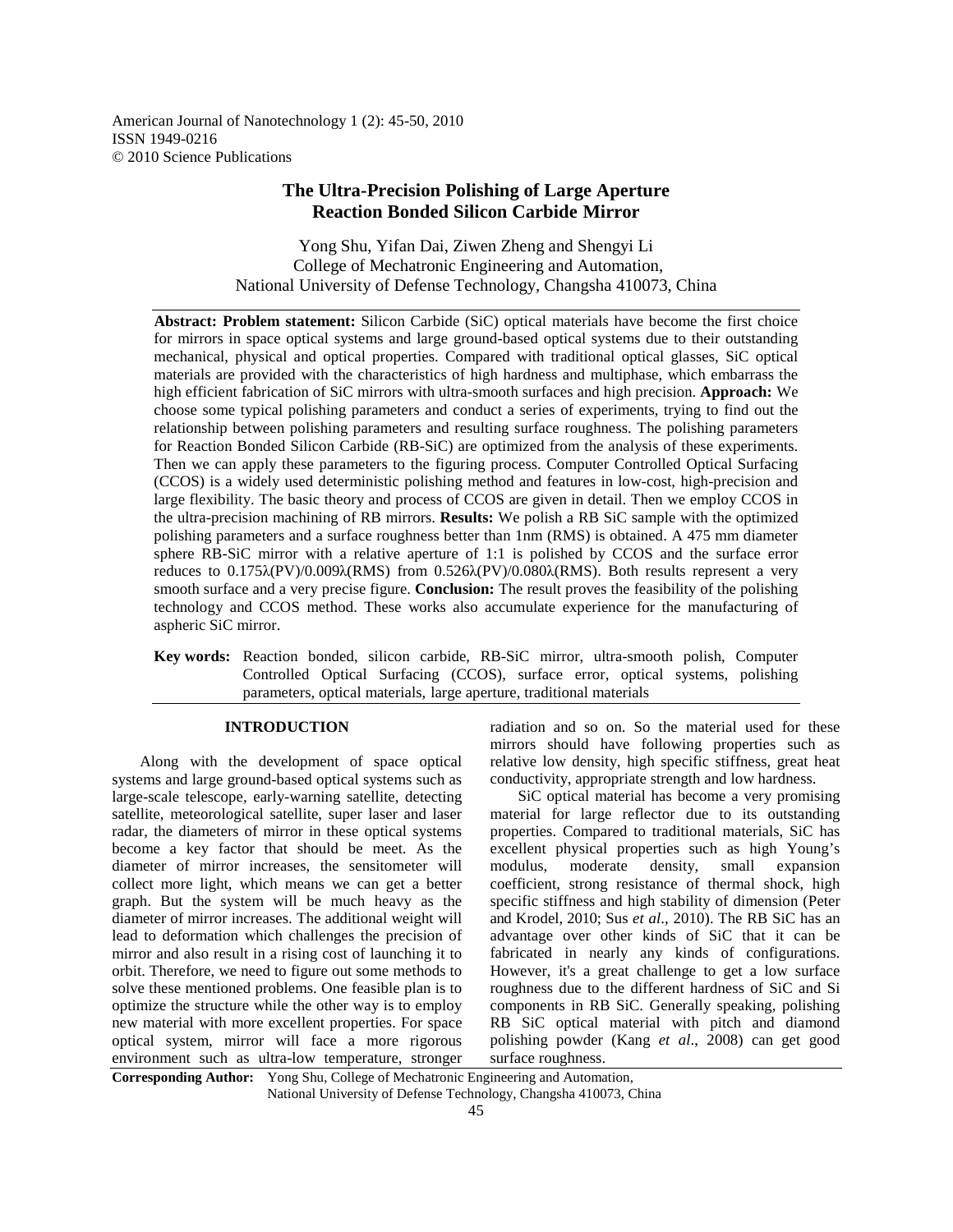After obtaining a good surface, we should focus on how to get a good figure. The Computer Controlled Optical Surfacing (CCOS) (Zheng *et al*., 2010; Arneson *et al*., 2010) uses a small, rotating tool which travels over the surface of workpiece with specified tool-path and velocity under the control of computer. By accurately control of parameters like resident time or polishing pressure, a prescribed amount of material can be removed at each point. Nowadays, CCOS has been widely used in the manufacturing of mid and large aperture, high accuracy and steep optical components. Our goal is to employ CCOS for the high precision fabrication of RB SiC mirrors.

### **MATERIALS AND METHODS**

 In this section, we mainly introduce the methods to fabricate a high quality RB SiC mirror. We face two difficulties: first is how to get an ultra-smooth surface while another is how to obtain a high precision figure.

**Polishing of RB SiC:** In order to get an ultra-smooth surface, we can polish RB SiC with diamond and pitch as we mentioned before. We need to find out which kind of diamond and pitch we should apply to get best result during the polishing process. While at the same time, there are other factors which are very import to the resulting surface roughness, like the polishing time and how to combine different kinds of diamond and polishing pad together to get best surface quality with proper efficient.

 Before the polishing experiment, we should learn something about RB SiC. The preparation of Reaction Bonded Silicon Carbide (RB-SiC) (Zhang *et al*., 2010) starts with press molding of the slurry containing alpha silicon carbide, carbon, some additive and water. A cellular biscuit will be obtained after drying. The biscuit is sintered in liquid silicon at a temperature significantly higher than the melting point of silicon. These procedures produce a near dense silicon carbide body. Typically, the body contains 79% of alpha SiC, 17% of beta SiC and 3% of Si. The different hardness of SiC and Si embarrass the ultra smooth polishing of RB SiC. Based on our existing experience of polishing SiC material, experiments are conducted under the conditions listing in Table 1 to get the rules between polishing parameters and resulting surface roughness.

 We make up our own polishing slurry. The slurry contains water, diamond powder and some additive. The mass concentrations of all kinds of slurries are 1%. After put all materials together, we stir the slurry while vibrating it in an ultrasonic vibration machine for half an hour. Then we get uniformly distributed suspending slurry.

 Experiments are conducted on several 60mm diameter pre-polished circle RB-SiC samples which were cut from a bigger material and each sample was polished under the condition listed in Table 1. Ten equispaced points along the diameter of the polished sample are tested by Zygo New View 200 and the given result is averaged from these ten points.

**Basic theory of CCOS:** In order to get a high precision figure error, we need to employ CCOS for the figure improving. First we should know some basic theory of CCOS.

 During CCOS process, a polishing pad moves on a workpiece and is held in contact with the workpiece by a constant force. The material removal at any point on the workpiece depends upon the pressure P and the relative velocity V between polishing pad and workpiece at that point. According to Preston Equation (Leal-Cabrera and Cordero-Davila, 2009), the removal is given by:

$$
\frac{dz}{dt} = KPV
$$

where, K is a constant of proportionality that depends upon all the factors that affects polishing process except pressure and relative velocity.

 Removal function (Chen *et al*., 2010) is defined as the average material removal amount of polishing pad during unit time without shifting and is given by:

$$
R(x, y) = \lim_{T \to \infty} (\frac{1}{T} \int_0^T \Delta Z_r(x, y, t) dt)
$$

where,  $R(x,y)$  is removal function,  $\Delta Zr(x,y,t)$  is material removal amount without shifting the pad. Material removal of the whole workpiece can be got by shifting removal function along the workpiece and accumulating material removal at every area.

 Assuming that profile and surface error of workpiece won't affect removal function and polishing process. Based on additivity of material removal and linearity between removal and time, the relationship of material removal amount, removal function and resident time can be written as:

$$
\Delta Z(x, y) = R(x, y) * *T(x, y)
$$

where, \*\* means two-dimensional convolution. From measured surface error  $\Delta Z$  (x, y) and removal function  $R(x,y)$ , we can calculate resident time  $T(x,y)$ . The surface error could be eliminated by polishing workpiece under the control of  $T(x,y)$ .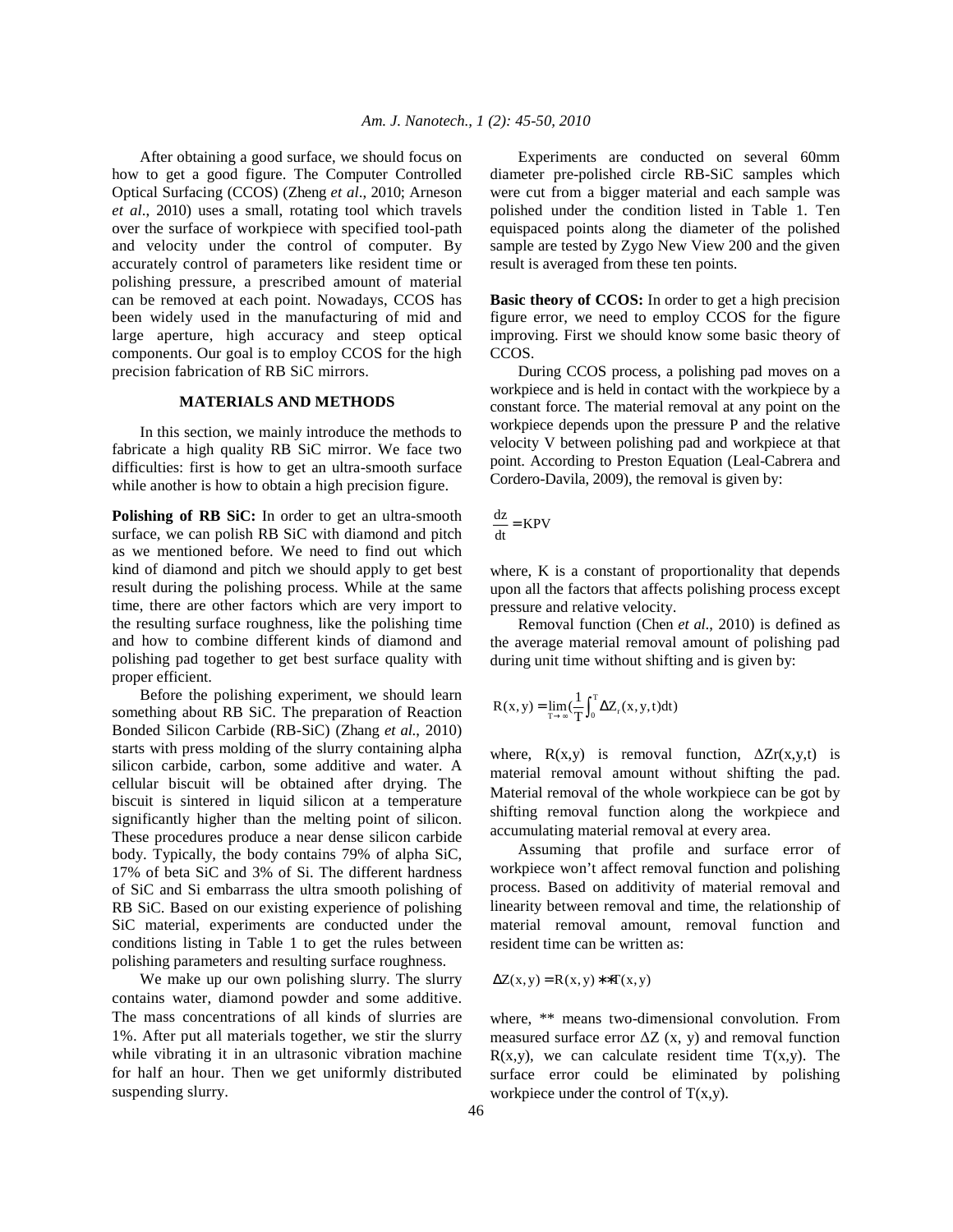|  | Am. J. Nanotech., 1 (2): 45-50, 2010 |  |  |  |
|--|--------------------------------------|--|--|--|
|--|--------------------------------------|--|--|--|

Table 1: Parameters of RB-SiC polishing experiments

|                                                |                                                                                                         |                            | Values of variables                           |                                                        |           |           |
|------------------------------------------------|---------------------------------------------------------------------------------------------------------|----------------------------|-----------------------------------------------|--------------------------------------------------------|-----------|-----------|
|                                                | Serial number Basic process parameters                                                                  | Research variables         |                                               |                                                        |           | 4         |
| Prepare                                        | MPP: $55#$ pitch PP: 10 kPa VPD: 45 rpm                                                                 |                            |                                               |                                                        |           |           |
| Polishing                                      | SPG: W0.5                                                                                               |                            |                                               |                                                        |           |           |
|                                                | MPP: KSP 66A PP: 10 kPa VPD: 45 rpm                                                                     | $SPG$ ( $\mu$ m)           | 0.5                                           | 2.5                                                    |           | ---       |
| 2                                              | MPP: KSP 66A SPG: W0.5 VPD: 45 rpm                                                                      | PP (kPa)                   |                                               | 10                                                     | 15        | 20        |
|                                                | MPP: KSP 66A SPG: W0.5 PP: 10 kPa                                                                       | VPD(rpm)                   | 30                                            | 40                                                     | 50        | 60        |
| 4<br>$\sim$ $\sim$ $\sim$ $\sim$ $\sim$ $\sim$ | $SPG: W0.5$ VPD: 45 rpm<br>PP: 10 kPa<br>$\mathbf{r}$ and $\mathbf{r}$ are the contract of $\mathbf{r}$ | <b>MPP</b><br>$\mathbf{v}$ | KSP <sub>66A</sub><br>$P_1$ $P_2$ $P_3$ $P_4$ | 64# pitch<br>$\sim$ $\sim$ $\sim$ $\sim$ $\sim$ $\sim$ | 60# pitch | 55# pitch |

MPP: Material of Polishing Pad, PP: Polishing Pressure, VPD: Velocity of Polishing Pad, SPG: Size of Polishing Grain



Fig. 1: CCOS flow diagram

**CCOS process:** The CCOS process uses an iterative method which is showed in Fig. 1 to polish the workpiece. The surface is measured by interferometry or profilometry. If measured surface error reaches to desired requirement, the process is over, or another polishing process is necessary. Key CCOS parameters are determined by existing surface error.

 Surface error is analyzed by computer and the result is input into process-control software together with removal function. The software calculated resident time and predicted residual error after polishing. If the predicted result is unacceptable, the parameters are changed and the step repeated. Once an acceptable result is predicted, a CNC code file is generated and inputted into CCOS machine. The workpiece is polished with the prescribed parameters by CCOS machine under the control of CNC. The entire cycle is repeated to achieve the desired figure goal.

 A 475mm diameter sphere RB SiC mirror was polished on our Aspheric Optical Compound Machining Tool (AOCMT). To obtain a good surface roughness, we applied pitch polishing pad, proper diamond polishing powder, relatively low polishing pressure and polishing velocity to polishing process. The pitch polishing pad was changed every 1.5 h to keep it in good condition.

 A Zygo GPI XP/D interferometer was employed to measure the workpiece. After one CCOS cycle, the mirror was moved to a testing room and supported by a belt. In order to eliminate distortion of the belt and the mirror, the mirror would be held still on the belt for at least 8 hours before testing. Special attention should be given to the variation of temperature and the flow of air. The variation of temperature will distort the mirror while the flow of air will affect the interferometric fringe. They both challenge high precision measurement. During testing process, we kept the testing room at a certain temperature. Then we enclosed the mirror and the interferometer in a small independent environment to decrease the flow of air. After measurement, we choose the result with higher reproducibility to start another CCOS run.

#### **RESULTS**

**Polished surface:** The relationship between grain size, polishing pressure, polishing velocity, material of polishing pad and resulting surface roughness is studied and the results are shown in Fig. 2.

 Based on the experience from polishing experiments, we polish a RB SiC sample and Fig. 3 shows the resulting surface roughness.

**CCOS result:** A 475mm diameter sphere RB SiC mirror was polished on our AOCMT (Aspheric Optical Compound Machining Tool). Figure 4 shows the converging process and Fig. 5 shows the initial surface error and final result.

### **DISCUSSION**

**Surface roughness:** We can get follow information from Fig. 2:

• As a multiphase material (RB SiC contains Si, α-SiC and β-SiC), the polishing process of RB-SiC always accompany by "phase boundary destruction" and "local wear" phenomena. ("local wear" means during the polishing, the removal rate of SiC is more quickly than Si, this is really abnormal considering the harder stiffness of SiC.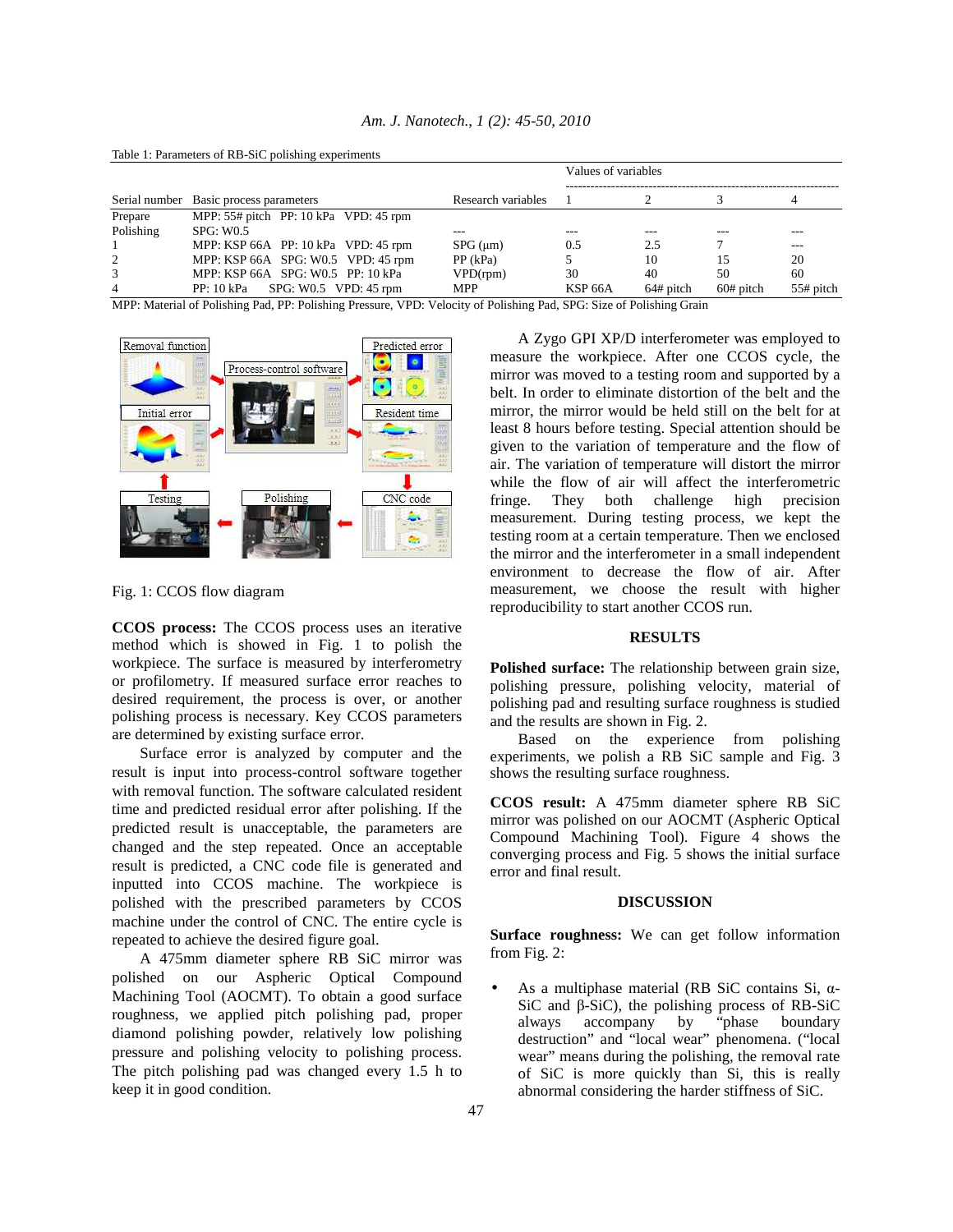

Fig. 2: Relationship of surface roughness between different polishing parameters

"local wear" usually happens when polishing material with a fine polishing powder, such as W2.5 or W0.5 polishing powder). So Fig. 2a shows that the relationship between grain size and surface roughness is not linear. From the experiments we can know: When polishing RB SiC with W7 diamond, surface roughness is bad because of "phase boundary destruction"; the surface roughness with W2.5 diamond is mainly decided by the balance height difference between SiC phase and Si phase; when polishing RB SiC with W0.5 diamond, surface roughness is mainly decided by the material of polishing pad and polishing time as the "local wear" mainly affect the surface roughness

- Figure 2b shows the relationship between surface roughness and polishing pressure. The figure tells us that higher polishing pressure leads to higher difference between SiC phase and Si phase, which results in worse surface roughness
- Figure 2c shows the influence of polishing velocity on surface roughness. When polishing velocity varies from 30-60 rpm, surface roughness becomes worse as velocity goes higher. This is mainly because as velocity goes faster, the distribution of polishing powder becomes more nonuniformly, which results in worse surface roughness
- Figure 2d indicates how different polishing pad influence surface roughness. Several polishing pad like KSP 66A, 64# pitch, 60# pitch and 55# pitch are supplied. We find that surface roughness of sample is in accordance to surface roughness of polishing pad. The surface roughness of KSP 66A is the worst, so it leads to serious "local wear" and the worst surface roughness. While pitch polishing pad all get surface roughness smaller than 2 nm rms due to their better surface roughness



Fig. 3: Roughness of polished RB-SiC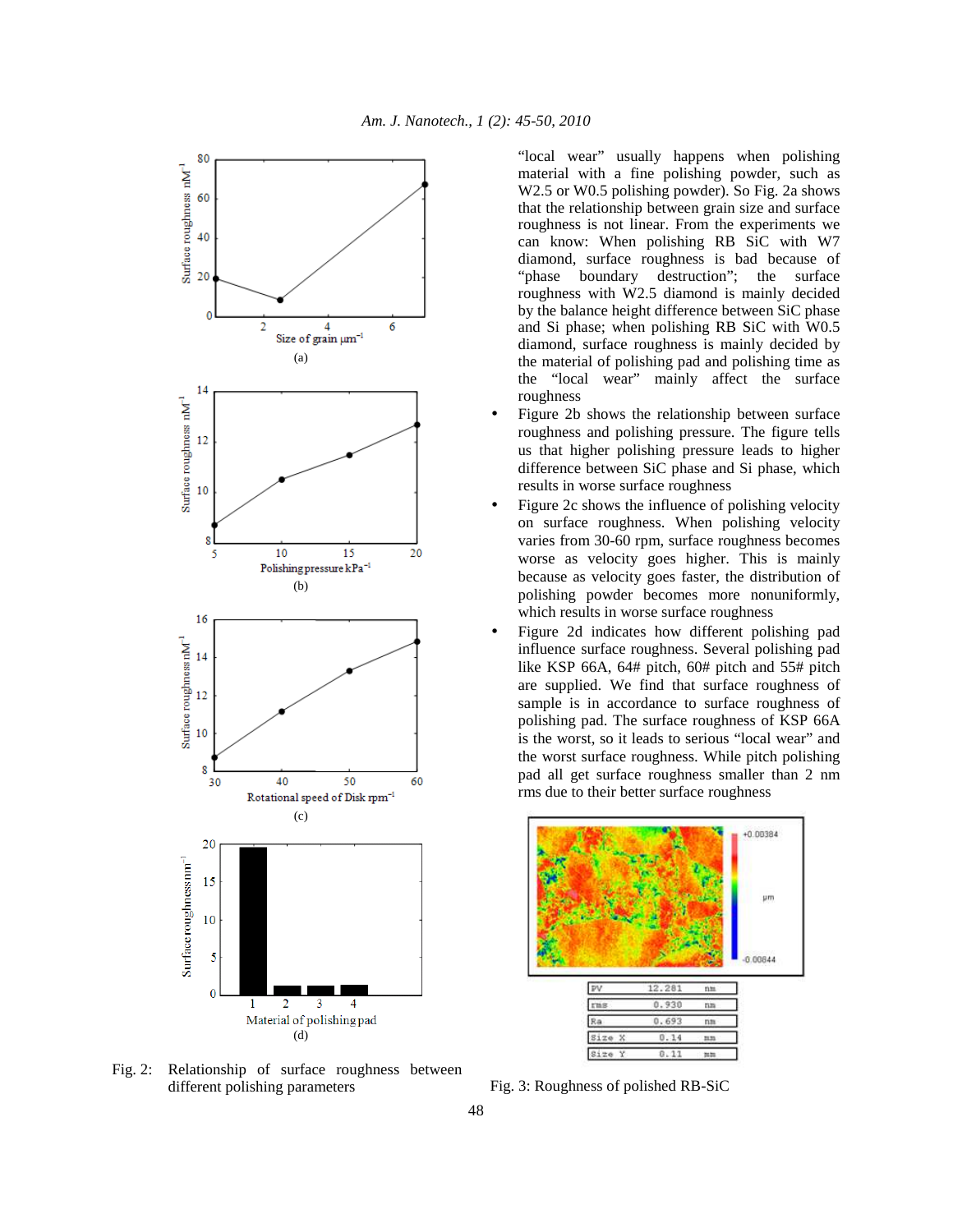

Fig. 4: Convergence of surface error

After all these experiment, we can know that polishing RB-SiC with pitch, proper grain size, smaller polishing pressure and velocity could get better result. Based on these rules between polishing parameters and surface roughness, a RB-SiC sample is polished and a surface roughness of 0.930nm (RMS) is obtained. The result is shown in Fig. 3.

**CCOS process:** Figure 4a shows the convergence curve of surface error (RMS) and Fig. 4b shows the error convergence rate of each cycle. From Fig. 4b, we can see that most cycles have a convergence rate between 5% and 15%. The average improvement of the mirror per iteration is 11.2%. The convergence rates vary from time to time, which means the polishing process is not very steady. There are a lot of reasons contributing to the instability, such as insufficient supply of polishing slurry, wear of polishing pad, nonuniform distribution of pressure between pad and workpiece, different surface error distribution of each cycle, We will proceed deeper research on the stability of CCOS and try to improve the convergence rate of it.



Fig. 5: Surface errors of the mirror (a) Before polishing (b) Final result

 After polishing, surface error of the RB-SiC mirror reduced to  $0.175\lambda$  (PV)/ $0.009\lambda$  (RMS) (97% aperture) from  $0.526\lambda$  (PV)/0.080 $\lambda$  (RMS). Figure 5 shows the surface error before and after polishing. From Fig. 5b, the 97% aperture of final surface of the mirror is better than  $1/100\lambda$  (RMS,  $\lambda = 632.8$ nm), representing a very good quality mirror.

#### **CONCLUSION**

 The polishing parameters for RB-SiC are optimized from polishing experiments. After a series experiment, we find ppolishing the RB-SiC with pitch, proper grain size, smaller polishing pressure and velocity could get better result and a surface roughness better than 1 nm (RMS) is obtained.